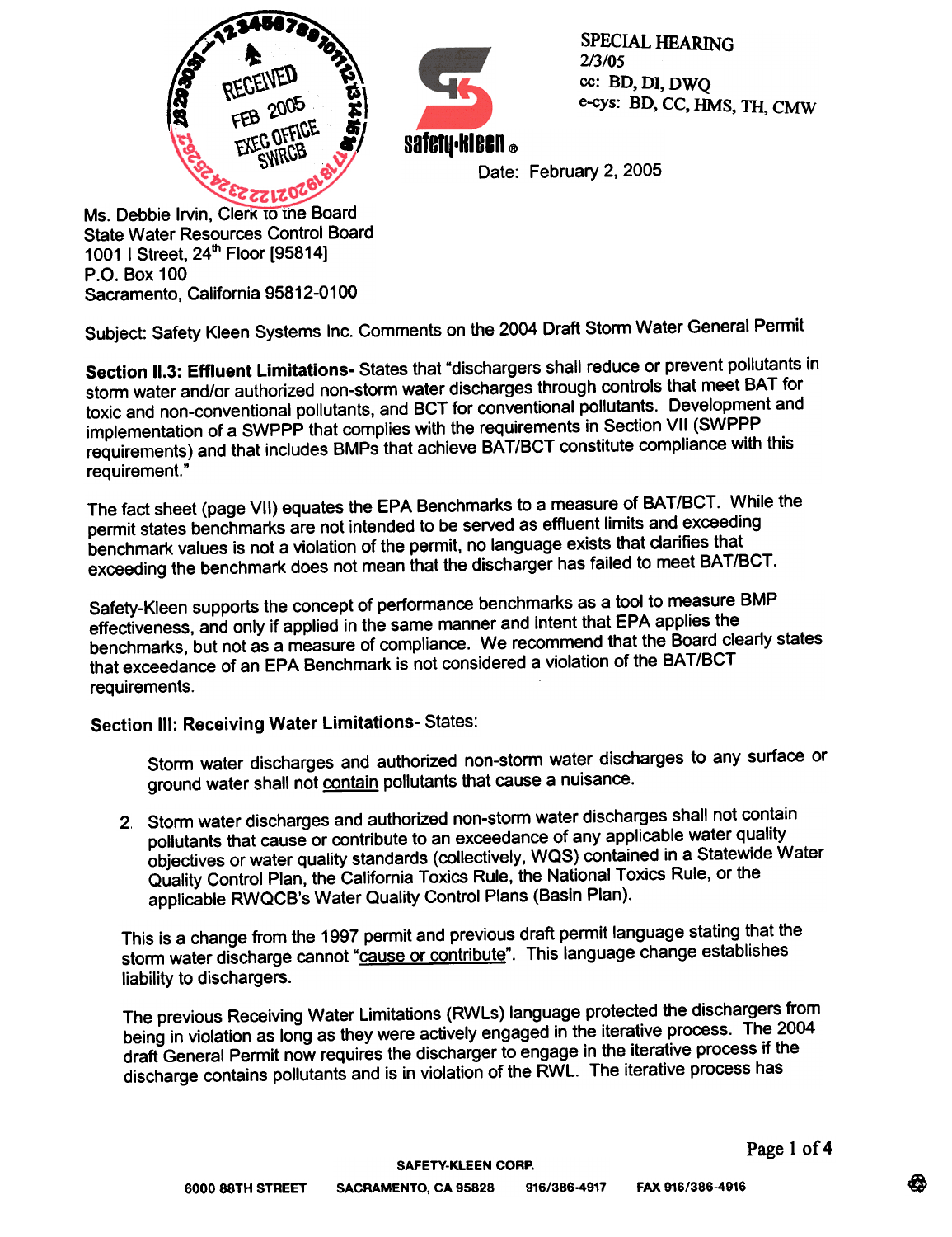essentially been removed as a proactive step to keep a discharger from being in violation of the permit to a reactive step in response to a permit violation.

Safety-Kleen recommends the previous RWLs Language be carried forward for the following reasons:

- 1 The iterative process is the primary mechanism for storm water quality management and permit compliance, dischargers should not be found in violation of the RWLs as long as they implement BMPs that achieve BAT/BCT and actively follow the iterative process as outlined in the previous RWLs.
- 2. There is no statewide guidance that identifies how industrial dischargers or the regulators determine if an industrial storm water discharge contains pollutants that are causing or contributing to an exceedance of any applicable water quality objectives or WQSs. Therefore, there is no guidance to determine if one is clearly in violation of RWls.

## **Section V: Provisions**

Section V.6 states "upon determination by the dischargers or written notification by the RWaCB that storm water discharges and/or authorized non-storm water discharges contain pollutants that are in violation of RWLs, discharges shall implement corrective actions that include an assessment of the SWPPP." Based upon the facility's assessment, the discharger must certify that either:

- Additional BMPSs and/or SWPPP implementation measures are required to prevent or reduce pollutants in storm water discharges to meet RWLs, or
- No additional BMPs and/or SWPPP implementation measures are necessary to prevent or reduce pollutants in storm water discharges to meet RWLs. or . There are no sources of the pollutants at the facility.
- 

There is no consideration of background levels or off-site pollutant sources that impact storm water discharges. The draft permit's definition of storm water discharge associated with industrial activity makes it clear that the discharger is only responsible for sources of storm water pollutants that is directly related to the industrial activity and for which the discharger has control over. This lack of consideration of background and/or off-site pollutant sources is punitive to the discharger and makes the discharger responsible for sources of pollutants that the discharger has no control over. Safety-Kleen recommends that language be incorporated into the permit that reiterates the dischargers' responsibilities and allows for consideration for off-site or background pollutant sources.

Section V.7.c.iii requires that when analytical results exceed the USEPA benchmark values in Table VIII.2, the discharger shall certify, based upon the facility evaluation, there are no sources of the pollutants at the facility. The discharger cannot make this certification. The discharger's obligation is to control the discharge of site-specific and industry-specific pollutants that the discharge has control over, to economically achievable levels (e.g. there are always sources of suspended solids). Safety-Kleen recommends that the dischargers be required to only certify that to the best of their knowledge, the BMPs meet BAT/BCT for the site-specific pollutants.

Section V.7.c.iv requires that the above certification show how the benchmark exceedance occurred and why it will not occur again under similar circumstances. This certification is impossible due to the off-site pollutant sources and background levels that would be out of control of the discharger. Safety-Kleen recommends that this language be removed.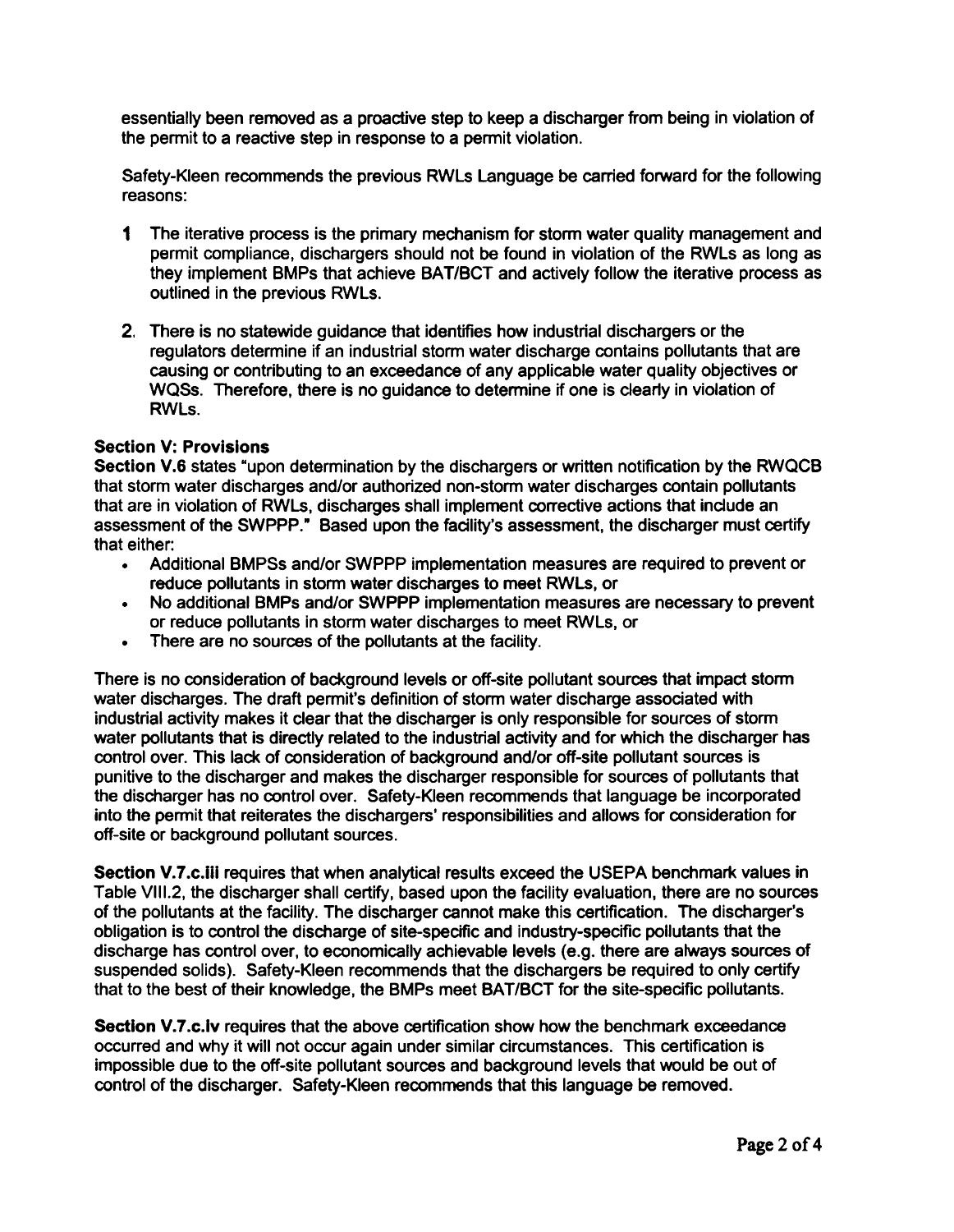Sections VIII.4.f and V.7.e-g require that if a USEPA benchmark value is exceeded, the discharger collect samples from the next storm events until two consecutive samples do not<br>exceed the benchmark value, prepare and submit a report to the RWQCB describing the facility evaluation and the BMPs and corrective actions that are currently being implemented and/or additional BMPS and corrective actions that will be implemented to assure compliance with the benchmark values along with the implementation schedule. The discharger must submit written report to the RWQCB within 30 days for approval. Within 14 days following approval of the report by the RWQCB, the discharger must revise the SWPPP and monitoring program to incorporate the approved BMPs and corrective actions that have been and will be implemented, and the implementation schedule not exceeding 90 days from the date of determination of the exceedance of the benchmark.

If it is assumed that the benchmark is exceeded due to inadequate BMPs or SWPPP implementation, then requiring additional sampling before the corrective measures are identified serves no purpose and is only punitive in nature. If sampling of the following two storm events show that the benchmark is not exceeded and the corrective measures have not been identified or implemented, that would indicate that the BMPs and SWPPP were adequate without implementation of additional BMPs or corrective actions.

There must be a time limit placed on the regional boards to respond. The 90-day compliance period must only apply once the RWQCBs have approved the corrective action report and the<br>additional sampling requirements must only apply once the corrective BMPs have been implemented.

Section V.7.h states "Nothing in this section shall prevent the appropriate RWQCB from enforcing any provisions of this General Permit while dischargers prepare and implement the above report",

This language makes it clear that there is no longer any "safe harbor" and kills the BMP iterative process approach. We recommend eliminating Section V.7.h. Alternatively, since the inclusion of numeric performance standards is a new element, allow dischargers up to 3 years to meet benchmark numeric requirements for treatment and structural controls. This is the time frame originally provided for in the 1992 general permit.

In general, Safety-Kleen supports the application of assessing BMP effectiveness and the iterative approach as the mechanism for demonstrating permit compliance since this concept of the iterative process for BMP development and SWPPP compliance has been the cornerstone of the permits and the SWPPP management process. Therefore, we recommend that Section V.7 of the draft permit be eliminated. The permit, consistent with the BMP iterative approach, should require that dischargers, as part of their annual report, document and demonstrate that an exceedance of a benchmark has been investigated and monitored and to provide documented justification that either the exceedance has been mitigated (if it is determined that the exceedance is a consequence of inadequate BMP and/or SWPPP development or implementation), or that the exceedance is not a consequence of site/industry-specific activities.

Section VII.8.a- Minimum BMPS<br>Section VIII.a.i (1) requires, as part of implementation of minimum BMPs, weekly inspection of all outdoor areas associated with industrial activities to determine housekeeping needs. Safety-Kleen has invested a great deal of time and money into their facilities for the specific purpose of improving storm water discharges specially identifying their housekeeping needs. Specific